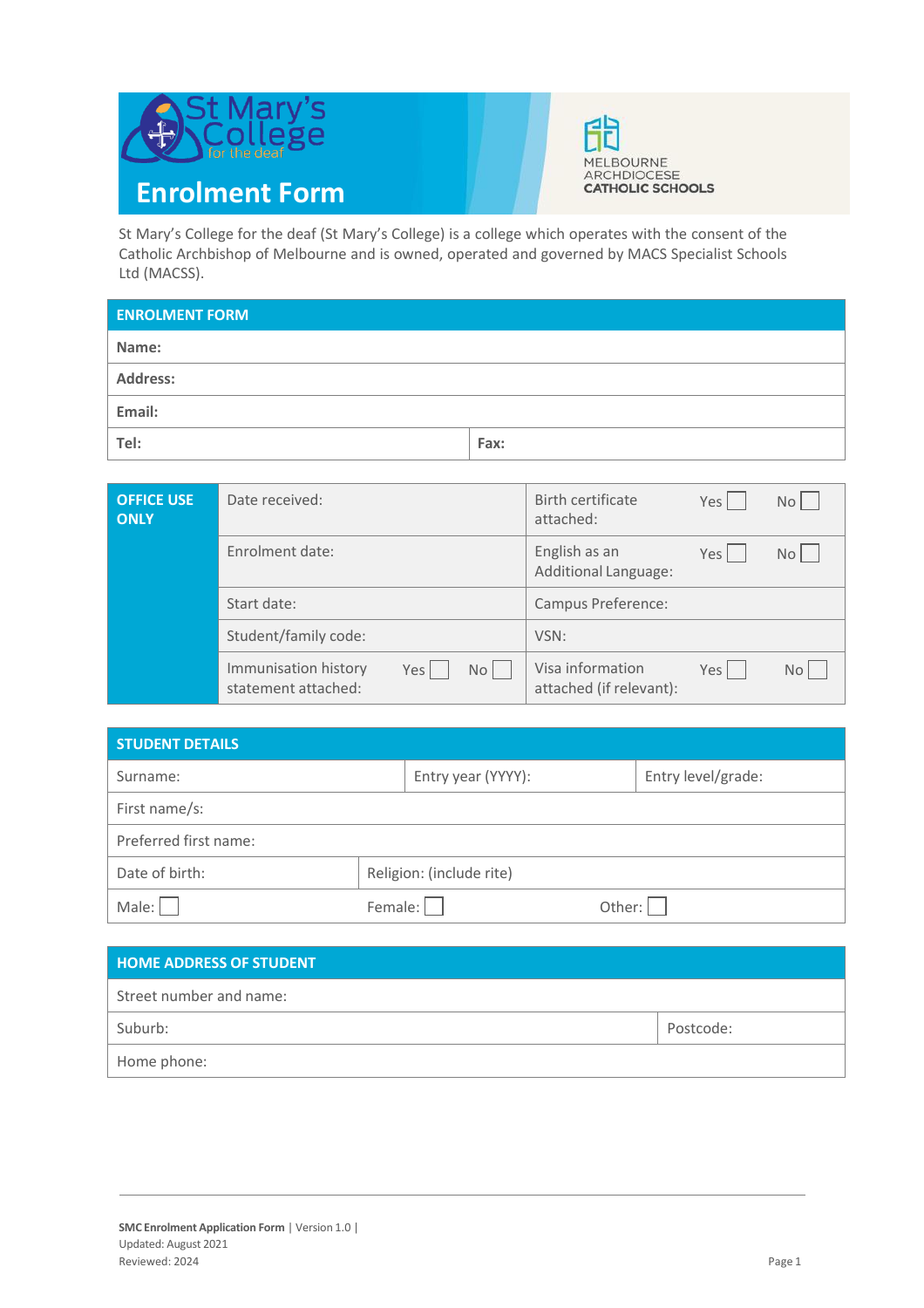| <b>EMERGENCY CONTACTS - OTHER THAN PARENT/GUARDIAN</b> |                        |  |  |
|--------------------------------------------------------|------------------------|--|--|
| 1. Name:                                               | 2. Name:               |  |  |
| Relationship to child:                                 | Relationship to child: |  |  |
| Home phone:                                            | Home phone:            |  |  |
| Mobile:                                                | Mobile:                |  |  |

| <b>SACRAMENTAL INFORMATION</b> |       |         |
|--------------------------------|-------|---------|
| Baptism                        | Date: | Parish: |
| Confirmation                   | Date: | Parish: |
| Reconciliation                 | Date: | Parish: |
| Communion                      | Date: | Parish: |
| Current parish:                |       |         |

| PREVIOUS SCHOOL/PRESCHOOL PERMISSION                                                                                                                                  |      |                                                                                            |
|-----------------------------------------------------------------------------------------------------------------------------------------------------------------------|------|--------------------------------------------------------------------------------------------|
| Name and address of previous school/preschool:                                                                                                                        |      |                                                                                            |
| I/We give permission for the school to contact the<br>previous school or preschool and to gather relevant<br>reports and information to support educational planning: | No l | Yes<br>(If yes, please complete Form B<br>Sample Consent for<br>Transferring Information.) |

|            | <b>NATIONALITY</b>                                                                                                                                         |                     |           |  |                             |                     |
|------------|------------------------------------------------------------------------------------------------------------------------------------------------------------|---------------------|-----------|--|-----------------------------|---------------------|
|            | <b>Government Requirement</b>                                                                                                                              | <b>Nationality:</b> |           |  | <b>Ethnicity:</b>           |                     |
|            | In which country was the<br>student born?                                                                                                                  |                     | Australia |  | Other - please specify:     |                     |
|            | Is the student of Aboriginal or Torres Strait Islander origin?<br>(For persons of both Aboriginal and Torres Strait Islander origin, tick 'Yes' for both.) |                     |           |  |                             |                     |
| No         |                                                                                                                                                            | Yes, Aboriginal     |           |  | Yes, Torres Strait Islander |                     |
|            | Does the student or their parent(s)/guardian(s) speak a language other than English at home?<br>Note: Record all languages spoken.                         |                     |           |  |                             |                     |
|            |                                                                                                                                                            |                     | Student   |  | Parent A/Guardian 1         | Parent B/Guardian 2 |
| <b>No</b>  | English only                                                                                                                                               |                     |           |  |                             |                     |
| <b>Yes</b> | Other - please specify all<br>languages                                                                                                                    |                     |           |  |                             |                     |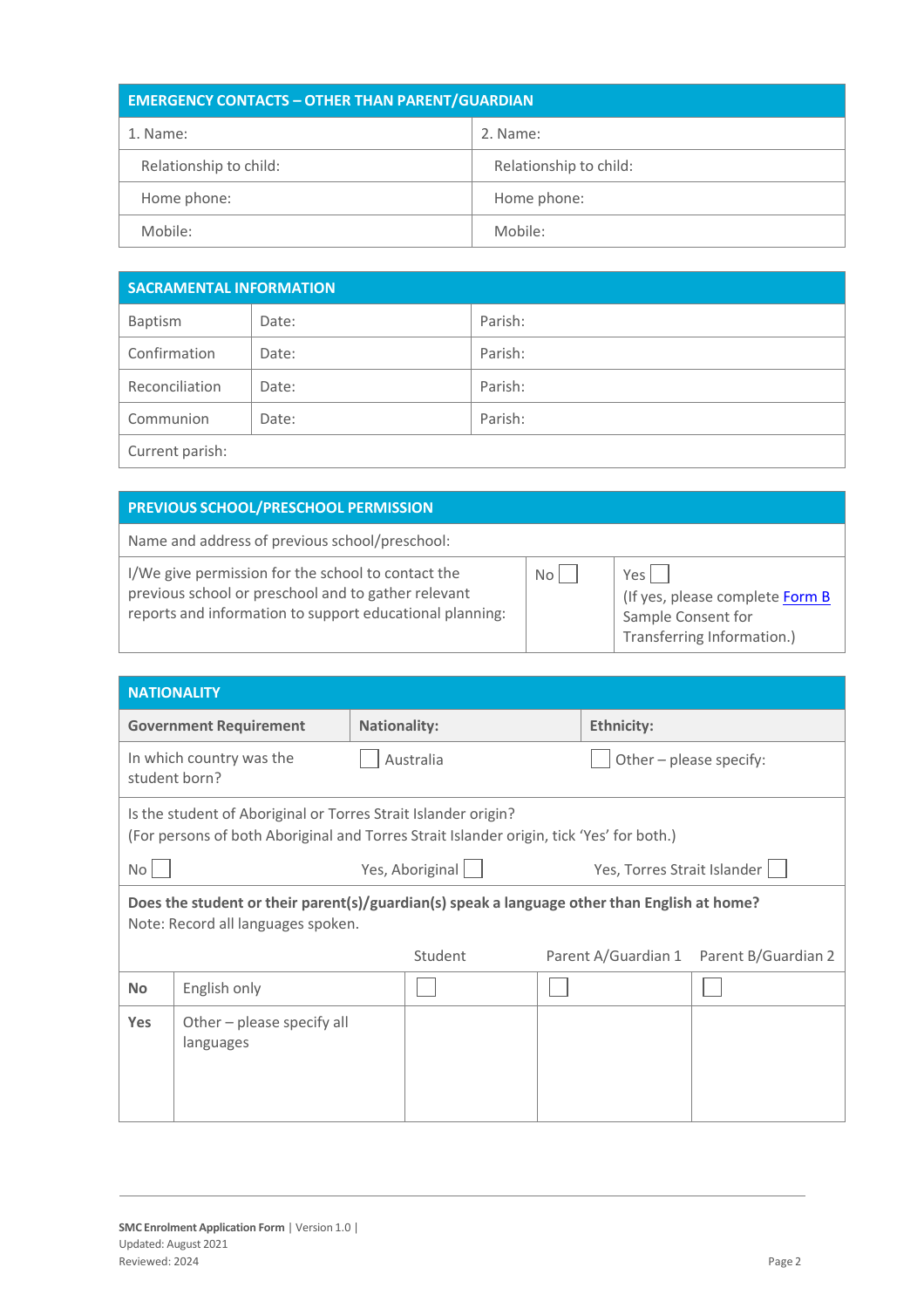## **IF NOT BORN IN AUSTRALIA, CITIZENSHIP STATUS\***

## **Please tick the relevant category below and record the visa subclass number as per government requirements:**

(original documents to be sighted and copies to be retained by the school)

## **Australian citizen not born in Australia:**

Australian citizen (Australian passport or naturalisation certificate number/document for travel if country of birth is not Australia)

Australian passport number:

Naturalisation certificate number:

Visa subclass recorded on entry to Australia:

Date of arrival in Australia:

**Not currently an Australian citizen, please provide further details as appropriate below:**

Permanent resident: (if ticked, record the visa subclass number) ×.

Temporary resident: (if ticked, record the visa subclass number)

Other/visitor/overseas student: (if ticked, record the visa subclass number)

**\* Please attach visa/ImmiCard/letter of notification and passport photo page.**

| <b>MEDICAL INFORMATION</b>                                                                                                                                                                                                                                                                                                                                                          |             |                                                                                  |  |
|-------------------------------------------------------------------------------------------------------------------------------------------------------------------------------------------------------------------------------------------------------------------------------------------------------------------------------------------------------------------------------------|-------------|----------------------------------------------------------------------------------|--|
| Doctor's name:                                                                                                                                                                                                                                                                                                                                                                      |             |                                                                                  |  |
| Street number and name:                                                                                                                                                                                                                                                                                                                                                             |             |                                                                                  |  |
| Suburb:                                                                                                                                                                                                                                                                                                                                                                             | Postcode:   | Phone:                                                                           |  |
| Medicare number:                                                                                                                                                                                                                                                                                                                                                                    | Ref number: | Expiry:                                                                          |  |
| Private health insurance:<br>Yes<br>No                                                                                                                                                                                                                                                                                                                                              | Fund:       | Number:                                                                          |  |
| Ambulance cover:<br>Yes<br>No                                                                                                                                                                                                                                                                                                                                                       | Number:     |                                                                                  |  |
| Medical condition:<br>Please specify any relevant medical conditions for the student, e.g. asthma,<br>diabetes, anaphylaxis, and/or any medications prescribed for the student. A<br>will be required for each of the medical conditions listed.<br>Please list specific details for any known allergies that do not lead to anaphylaxis,<br>e.g. hay fever, rye grass, animal fur. |             | Medical Management Plan signed by a relevant medical practitioner (doctor/nurse) |  |
| Has the student been diagnosed as being at risk of anaphylaxis?                                                                                                                                                                                                                                                                                                                     |             | Yes<br><b>No</b>                                                                 |  |
| If yes, does the student have an EpiPen or Anapen?<br>Yes<br><b>No</b>                                                                                                                                                                                                                                                                                                              |             |                                                                                  |  |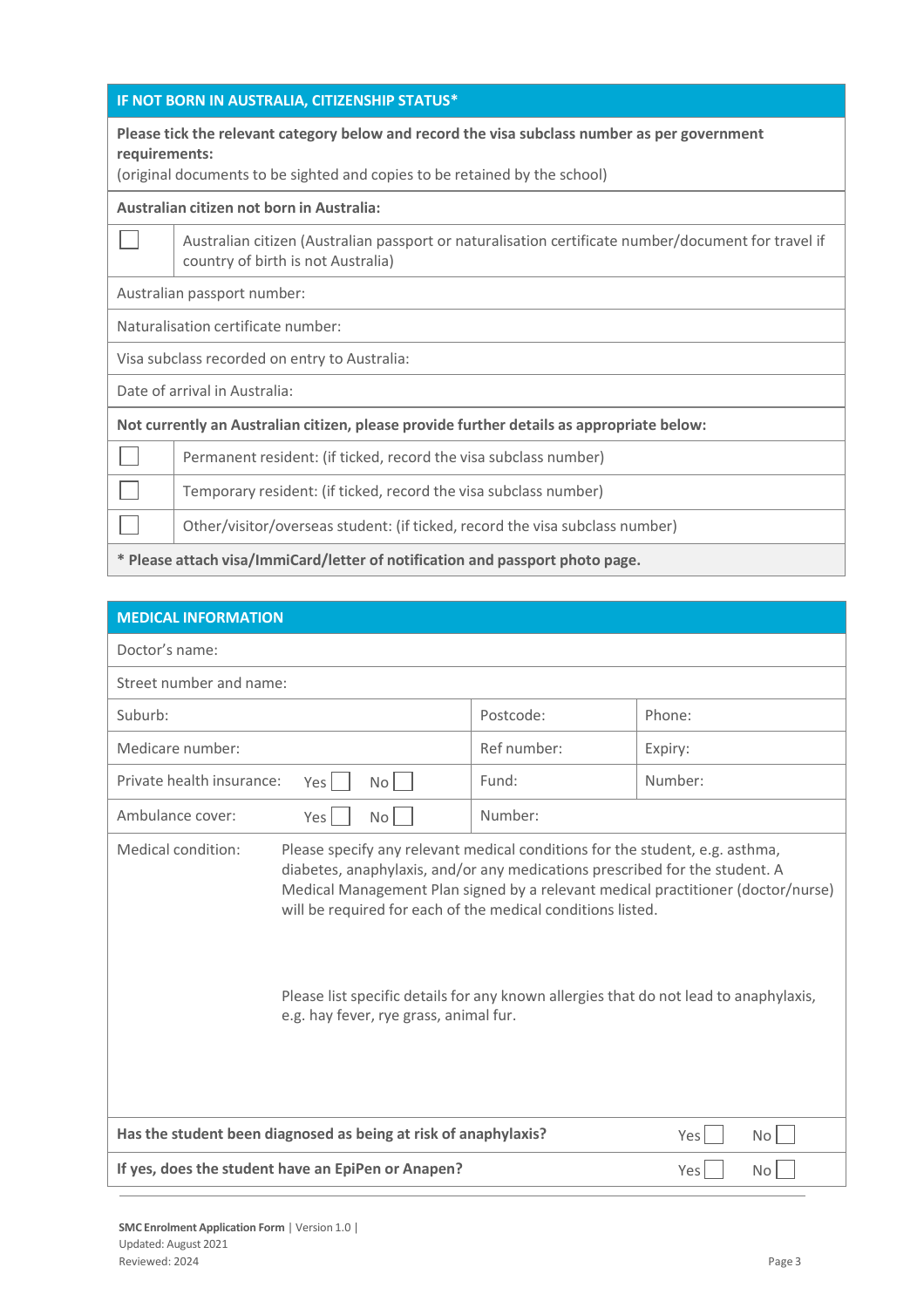| <b>IMMUNISATION</b> (please attach an immunisation history statement for your child)                                                                                                                                                  |       |                                                                                           |  |  |
|---------------------------------------------------------------------------------------------------------------------------------------------------------------------------------------------------------------------------------------|-------|-------------------------------------------------------------------------------------------|--|--|
| All vaccines are recorded on the Australian Immunisation<br>Register (AIR). You are required to obtain an<br>immunisation history statement for your child (visit<br>myGov) and provide it to the school with this enrolment<br>form. | Yes   | Immunisation history statement attached:<br>No l<br>If no, please provide<br>explanation: |  |  |
| If the student entered Australia on a humanitarian visa,<br>did they receive a refugee health check?                                                                                                                                  | Yes l | No I                                                                                      |  |  |

Please provide all required information to allow us to meet our duty of care obligations and facilitate the smooth transition of your child into our school. It will assist the school to implement appropriate adjustments and strategies to meet the particular needs of your child. If the information is not provided or is incomplete, incorrect or misleading, current or ongoing enrolment may be reviewed.

| <b>ADDITIONAL NEEDS</b>                                                                                      |                       |                  |                                             |  |  |
|--------------------------------------------------------------------------------------------------------------|-----------------------|------------------|---------------------------------------------|--|--|
| Is your child eligible or currently receiving National Disability<br><b>Insurance Scheme (NDIS) support?</b> |                       |                  | Yes L<br>No l                               |  |  |
| Does your child present with:                                                                                |                       |                  |                                             |  |  |
| autism (ASD)                                                                                                 | behavioural concerns  |                  | hearing impairment                          |  |  |
| intellectual disability/<br>developmental delay                                                              | mental health issues  |                  | oral language/communication<br>difficulties |  |  |
| ADD/ADHD                                                                                                     | acquired brain injury |                  | vision impairment                           |  |  |
| giftedness<br>physical impairment                                                                            |                       |                  | other condition (please specify)            |  |  |
| Has your child ever seen a:                                                                                  |                       |                  |                                             |  |  |
| paediatrician                                                                                                | physiotherapist       |                  | audiologist                                 |  |  |
| psychologist/counsellor<br>occupational therapist                                                            |                       |                  | speech pathologist                          |  |  |
| psychiatrist<br>continence nurse                                                                             |                       |                  | other specialist (please specify)           |  |  |
| Have you attached all relevant information/reports?<br>Yes<br><b>No</b>                                      |                       |                  |                                             |  |  |
| <b>DEAFNESS</b>                                                                                              |                       |                  |                                             |  |  |
| Cause of deafness:<br>Age of diagnosis:                                                                      |                       |                  |                                             |  |  |
| Left Ear<br>Implant<br>$\Box$                                                                                | Hearing aid $\Box$    | <b>Right Ear</b> | Hearing aid $\Box$<br>Implant $\Box$        |  |  |
| Other details:                                                                                               |                       |                  |                                             |  |  |

| <b>FAMILY DETAILS</b>                                              |              |                   |       |                                |
|--------------------------------------------------------------------|--------------|-------------------|-------|--------------------------------|
| Who will be responsible for payment of the school fees and levies? |              |                   |       |                                |
| Surname                                                            | First name 1 | Address and email | Phone | Relationship to<br>the student |
|                                                                    |              |                   |       |                                |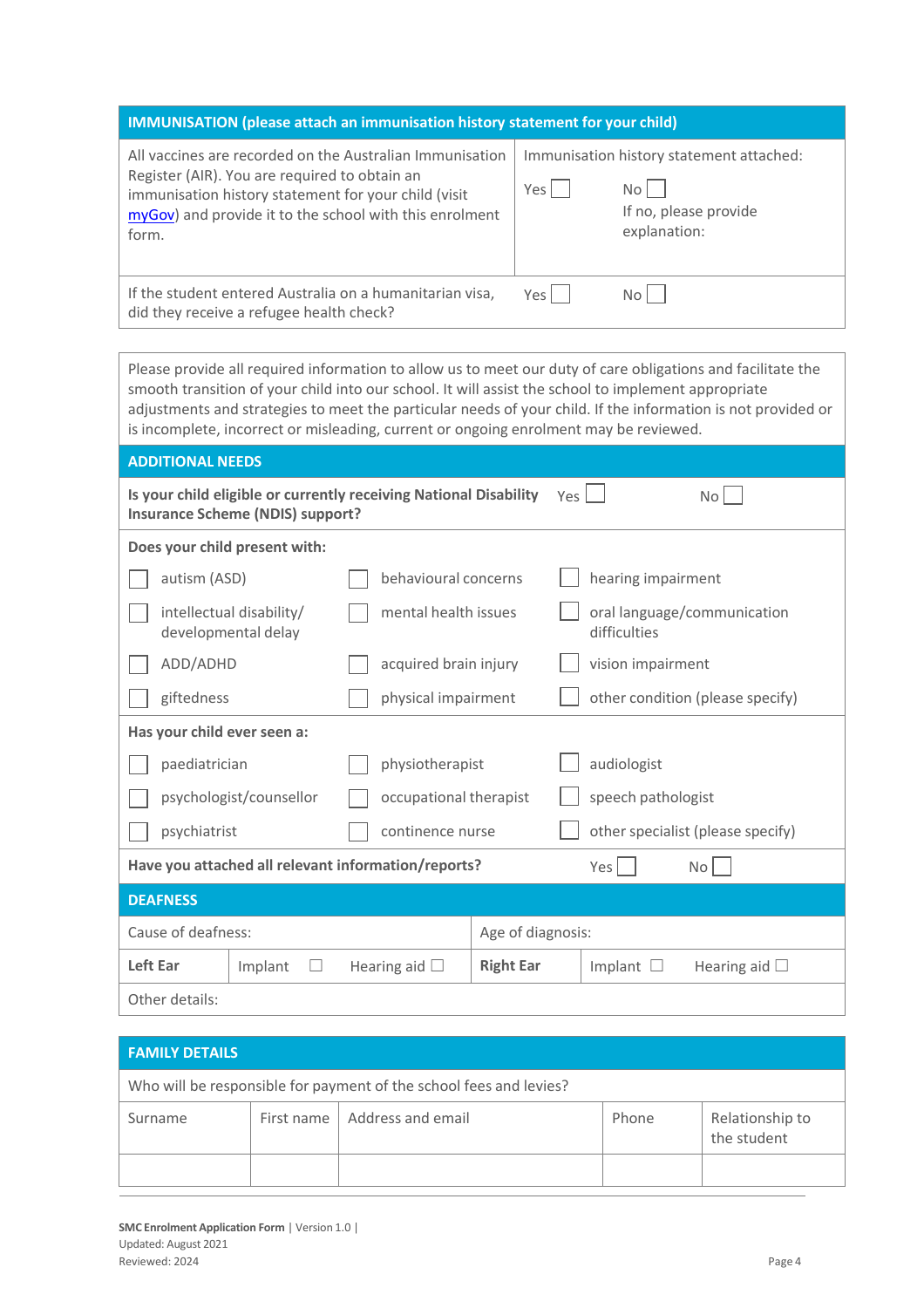| <b>PARENT / GUARDIAN 1</b>                                                                                                                                                |                                                      |                         |                                                                                                                                     |                             |  |
|---------------------------------------------------------------------------------------------------------------------------------------------------------------------------|------------------------------------------------------|-------------------------|-------------------------------------------------------------------------------------------------------------------------------------|-----------------------------|--|
| Surname:                                                                                                                                                                  |                                                      | Title: (e.g. Mr/Mrs/Ms) |                                                                                                                                     | First name:                 |  |
| Address:                                                                                                                                                                  |                                                      |                         |                                                                                                                                     |                             |  |
| Home phone:                                                                                                                                                               |                                                      | Work phone:             |                                                                                                                                     | Mobile:                     |  |
| SMS messaging: (for emergency and reminder purposes)                                                                                                                      |                                                      |                         |                                                                                                                                     | Yes I<br>No.                |  |
| Fmail:                                                                                                                                                                    |                                                      |                         |                                                                                                                                     |                             |  |
| Government<br>Requirement                                                                                                                                                 | Occupation:                                          |                         | What is the occupation group?<br>(select from list of parental occupation groups in the<br>School Family Occupation Index on p. 11) |                             |  |
| Religion: (include rite)                                                                                                                                                  |                                                      |                         | Nationality:<br>Ethnicity if not born in Australia:                                                                                 |                             |  |
| Country of birth:<br>Australia<br>Other (please specify):                                                                                                                 |                                                      |                         |                                                                                                                                     |                             |  |
| What is the highest year of primary or secondary school Parent A/Guardian 1 has completed?<br>(Persons who have never attended secondary school, tick 'Year 9 or below'.) |                                                      |                         |                                                                                                                                     |                             |  |
| Year 9 or below                                                                                                                                                           | Year 10 or equivalent                                |                         | Year 11 or equivalent                                                                                                               | Year 12 or equivalent       |  |
| What is the level of the highest qualification Parent A/Guardian 1 has completed?                                                                                         |                                                      |                         |                                                                                                                                     |                             |  |
| No post-school<br>qualification                                                                                                                                           | Certificate I to IV (including<br>trade certificate) |                         | Advanced<br>diploma/diploma                                                                                                         | Bachelor degree<br>or above |  |

| <b>PARENT / GUARDIAN 2</b>                                                                                                                                                                                                                                              |                                                      |                         |                                                                                                                                     |             |                             |
|-------------------------------------------------------------------------------------------------------------------------------------------------------------------------------------------------------------------------------------------------------------------------|------------------------------------------------------|-------------------------|-------------------------------------------------------------------------------------------------------------------------------------|-------------|-----------------------------|
| Surname:                                                                                                                                                                                                                                                                |                                                      | Title: (e.g. Mr/Mrs/Ms) |                                                                                                                                     | First name: |                             |
| Address:                                                                                                                                                                                                                                                                |                                                      |                         |                                                                                                                                     |             |                             |
| Home phone:                                                                                                                                                                                                                                                             |                                                      | Work phone:             |                                                                                                                                     | Mobile:     |                             |
| SMS messaging: (for emergency and reminder purposes)                                                                                                                                                                                                                    |                                                      |                         |                                                                                                                                     | Yes         | No.                         |
| Email:                                                                                                                                                                                                                                                                  |                                                      |                         |                                                                                                                                     |             |                             |
| Government<br>Requirement                                                                                                                                                                                                                                               | Occupation:                                          |                         | What is the occupation group?<br>(select from list of parental occupation groups<br>in the School Family Occupation Index on p. 11) |             |                             |
| Religion: (include rite)                                                                                                                                                                                                                                                |                                                      |                         | Nationality:<br>Ethnicity if not born in Australia:                                                                                 |             |                             |
| Country of birth:                                                                                                                                                                                                                                                       | Australia                                            |                         | Other (please specify):                                                                                                             |             |                             |
| What is the highest year of primary or secondary school Parent B/Guardian 2 has completed?<br>(Persons who have never attended secondary school, tick 'Year 9 or below'.)<br>Year 9 or below<br>Year 10 or equivalent<br>Year 11 or equivalent<br>Year 12 or equivalent |                                                      |                         |                                                                                                                                     |             |                             |
| What is the level of the highest qualification Parent B/Guardian 2 has completed?                                                                                                                                                                                       |                                                      |                         |                                                                                                                                     |             |                             |
| No post-school<br>qualification                                                                                                                                                                                                                                         | Certificate I to IV (including<br>trade certificate) |                         | Advanced<br>diploma/diploma                                                                                                         |             | Bachelor degree or<br>above |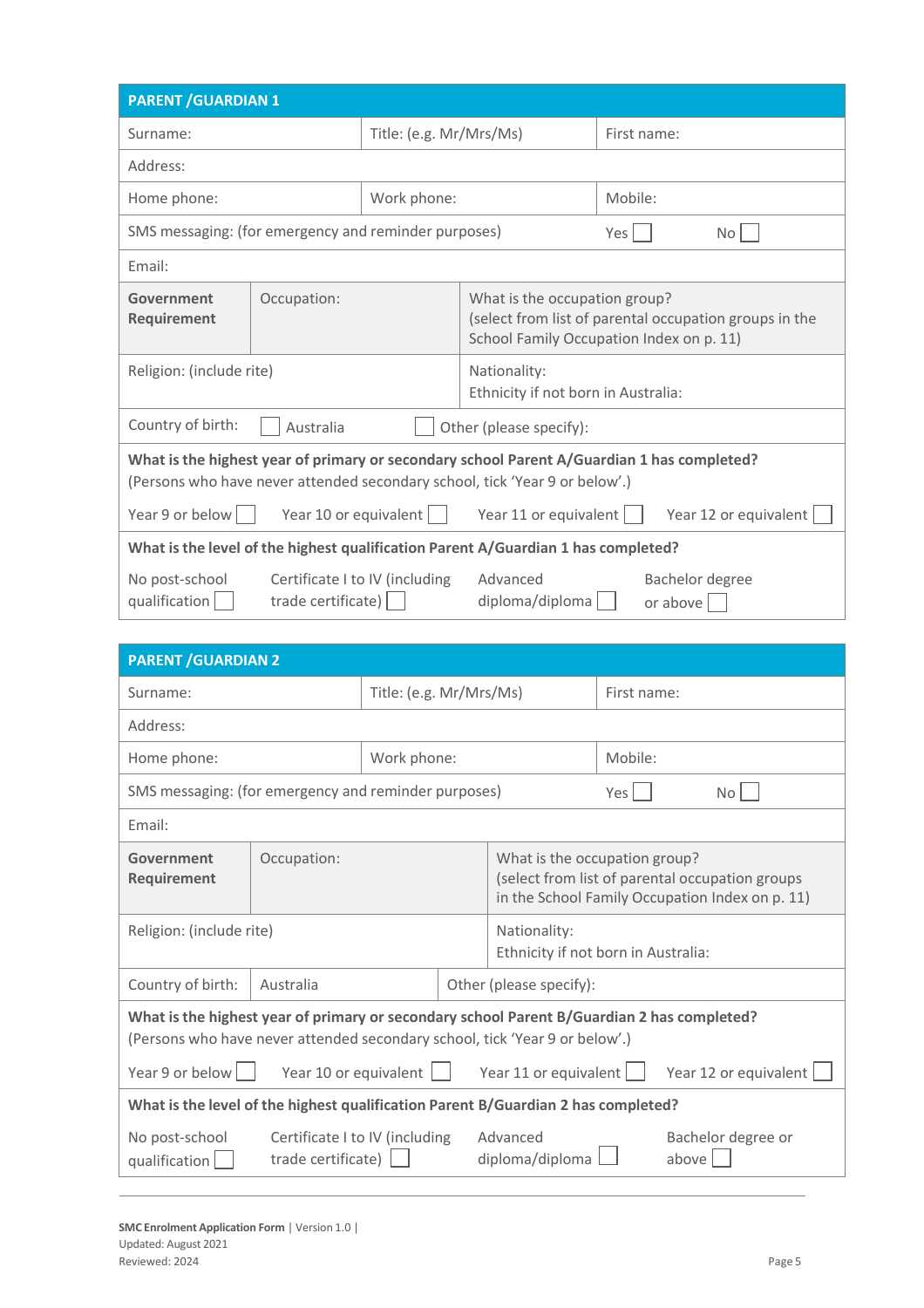| SIBLINGS ATTENDING A SCHOOL/PRESCHOOL |                                                                                                          |            |               |
|---------------------------------------|----------------------------------------------------------------------------------------------------------|------------|---------------|
|                                       | List all children in your family attending school or preschool (oldest to youngest) – include applicant: |            |               |
| Name                                  | School/preschool                                                                                         | Year/grade | Date of birth |
|                                       |                                                                                                          |            |               |
|                                       |                                                                                                          |            |               |
|                                       |                                                                                                          |            |               |
|                                       |                                                                                                          |            |               |
|                                       |                                                                                                          |            |               |

| <b>HOME CARE ARRANGEMENTS</b> |                                                                                                                          |
|-------------------------------|--------------------------------------------------------------------------------------------------------------------------|
| Living with immediate family  | Out-of-home care                                                                                                         |
| Carer/guardian                | Shared parenting,<br>e.g. one week with each parent:<br>Days with Parent A/Guardian 1:<br>Days with Parent B/Guardian 2: |
| Kinship care                  | Other (please specify)                                                                                                   |

| <b>COURT ORDERS OR PARENTING ORDERS (if applicable)</b>                                                                                                              |        |      |
|----------------------------------------------------------------------------------------------------------------------------------------------------------------------|--------|------|
| Are there any current court orders or parenting<br>orders relating to the student?                                                                                   | Yes II | Noll |
| If yes, copies of these court orders/parenting orders (e.g. AVOs, Family Court/Federal Magistrates<br>Court orders or other relevant court orders) must be provided. |        |      |
| Is there any other information you wish the school to be aware of?                                                                                                   |        |      |

**Please note that the completion, signing and lodgement of this enrolment form is a pre-requisite for consideration of the enrolment of your child at the School, however it does not guarantee enrolment. The enrolment is formalised after the Enrolment Agreement is signed, following an offer for enrolment being made by the School. Please refer to the Terms and Conditions of the Enrolment Agreement for further details and explanation of the terms and conditions that will apply to enrolment at the School, once offered and accepted.**

| PARENT/CARER/GUARDIAN<br>SIGNATURE: | Date: |
|-------------------------------------|-------|
| PARENT/CARER/GUARDIAN<br>SIGNATURE: | Date: |

**Note:** The Victorian Government provides the following guidance regarding admission requirements: *Consent*

The signature of:

- student, if they are over 15 and living independently
- parent as defined in the *Family Law Act 1975*